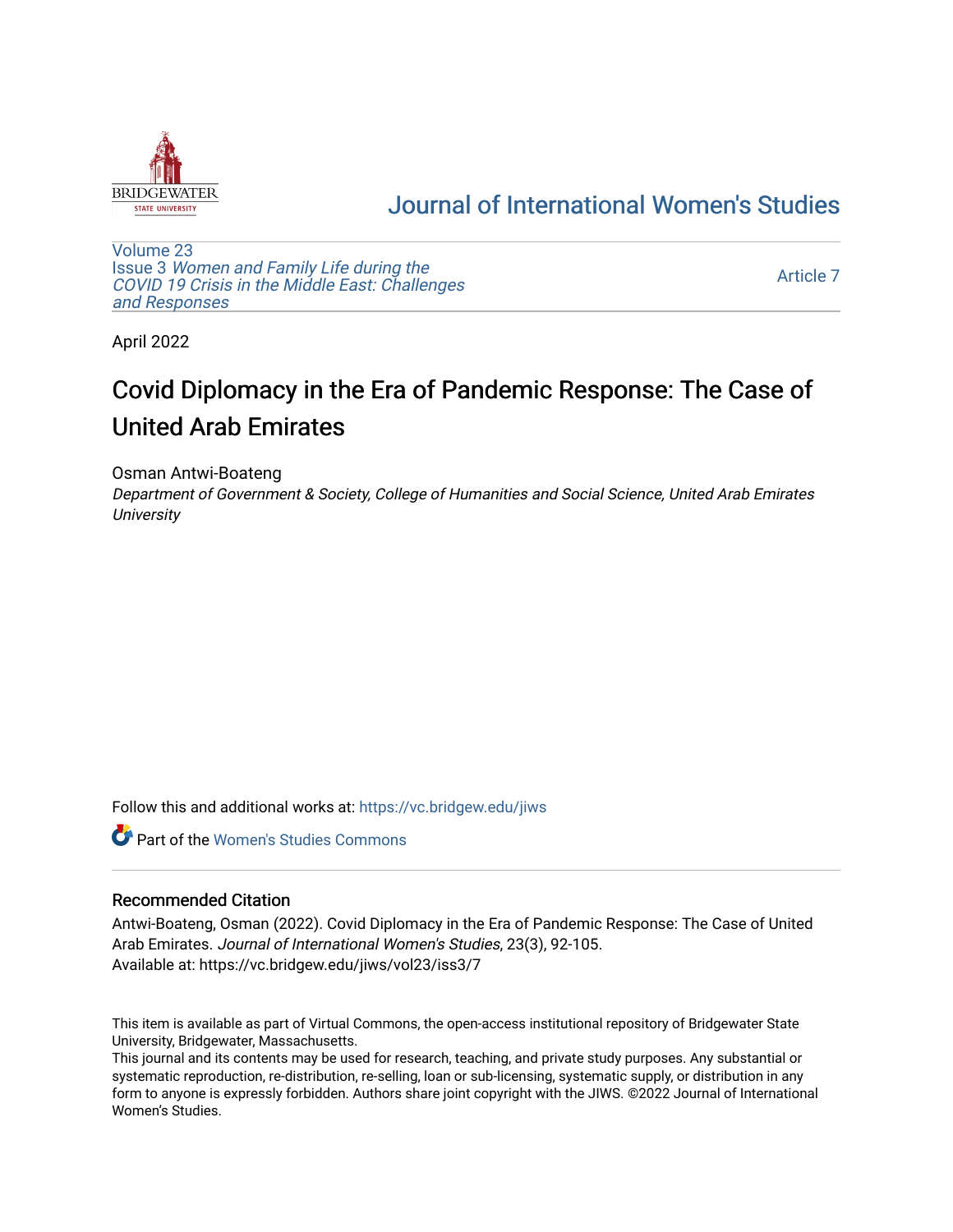#### **Covid Diplomacy in the Era of Pandemic Response: The Case of United Arab Emirates**

By Osman Antwi-Boateng<sup>1</sup>

#### **Introduction**

As the world grapples with the appropriate response against the COVID-19 pandemic with mixed results, a new opportunity for soft power influence in the form of COVID diplomacy has emerged. Countries such as the UAE that have embraced soft power as a foreign policy tool and have done relatively better in combating the pandemic have seized the initiative to provide bilateral and multilateral support in the form of COVID-19 related aid to struggling countries and international agencies, dubbed COVID-diplomacy. The UAE can engage in COVID diplomacy due to the following internal attractions: a long commitment to humanitarianism, a resilient economy, a well-managed COVID-19 response strategy, a national soft power strategy, a strong health care system, and logistical capacity. Bilaterally, UAE's COVID contributions are as follows: provision of medical supplies and health personnel to needy countries, acceptance of critically ill COVID patients, and direct economic assistance to countries whose economies have been adversely impacted by the pandemic. Multilaterally, the UAE has made major financial and medical supply donations to the WHO and other international aid agencies and serve as a transportation and logistical hub for the distribution of vaccines and medical supplies. The success of COVID diplomacy in the global fight against the pandemic will offer a template for bilateral and multilateral response towards future pandemics. Furthermore, it will create more opportunities for countries desirous of burnishing their soft power credentials via international humanitarian assistance.

*Keywords:* United Arab Emirates, COVID-19, COVID diplomacy, Vaccine diplomacy, Soft power

#### **Introduction**

Power is a highly contested idea, and no single definition fits all purposes. Within the international relations contexts, power has been defined in resource and relational terms (Nye, 2011). The most used definition is that power is the ability to influence others to achieve your desired outcome (Nye, 2014). The behavior of people, organizations, or countries can be influenced through threats, payments, or inducements. Hence, power is generally classified as hard power and soft power, and this paper focuses on the UAE's soft power. Soft power is an important element in international relations and political science. Globalization and information technology revolutions have led to increased use of soft power in foreign policies (Khan, 2012). A country's global influence can be strategically and systematically created through soft power strategies.

The UAE has actively used diverse strategies and foreign policies, such as foreign aid/humanitarian assistance, to create a positive brand image of the nation and/to enhance global and regional standing (Saberi, Paris & Marochi, 2018). Apart from projecting itself as a regional power, the UAE seeks to gain influence as an emerging global power. Soft power has been instrumental in attracting international tourists, foreign investment, and creating the UAE's reputation as a great destination to live and work. However, there is currently no comprehensive

<sup>&</sup>lt;sup>1</sup> PHD, Department of Government & Society, College of Humanities and Social Science, United Arab Emirates University.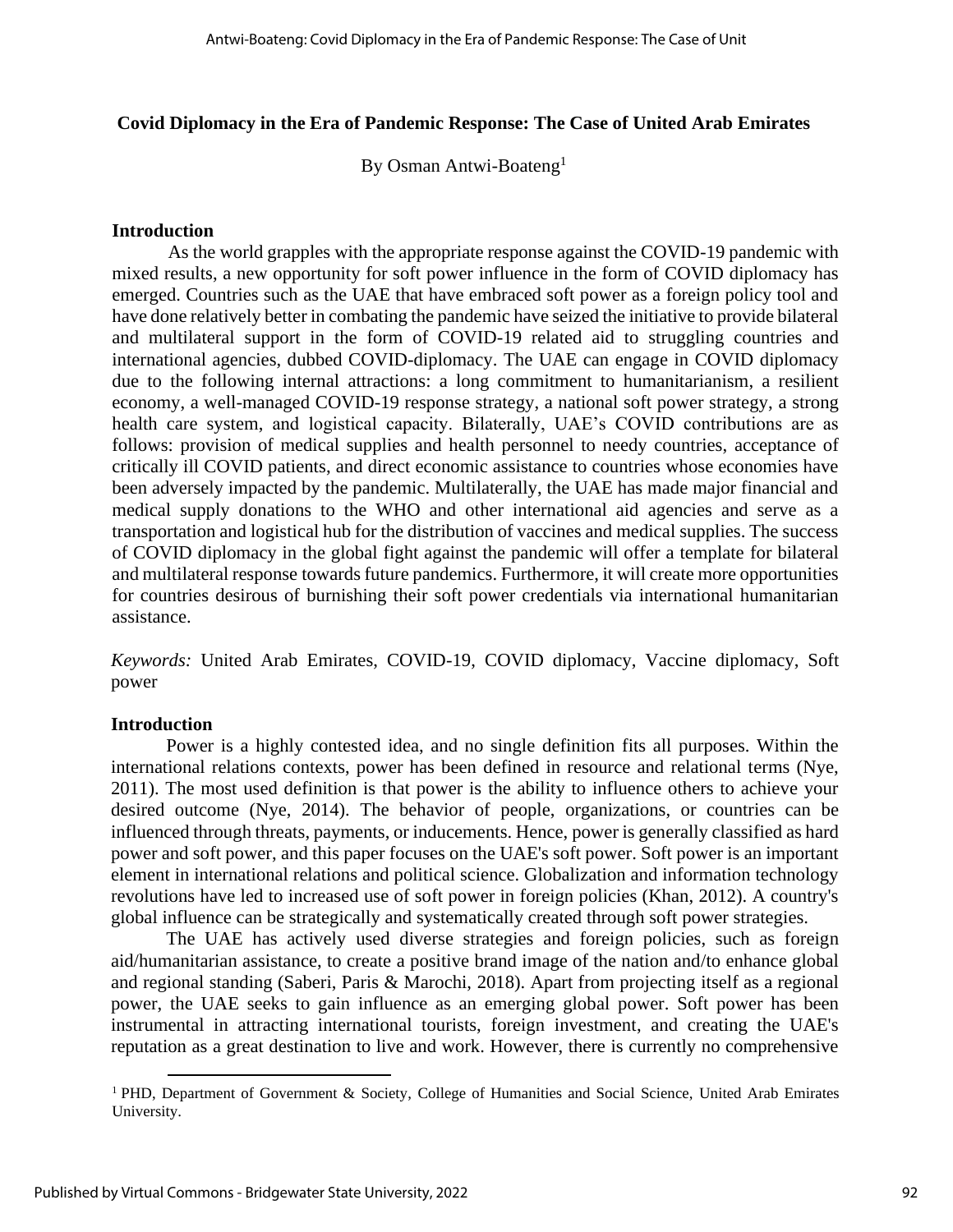research on how the UAE has used a combination of foreign aid and COVID assistance as a new source of soft power.

This paper aims to explore how foreign aid and COVID-19 assistance, including medical supplies and COVID-19 vaccines' supply, have created a new source of soft power for the UAE. The remainder of this paper presents an overview of UAE's history of humanitarianism, conceptual and theoretical framework, methodology, factors enabling UAE's COVID diplomacy, and the UAE's contribution towards fighting COVID worldwide.

#### **Literature Review: UAE's Legacy of Foreign Aid/ Humanitarian Assistance**

Humanitarian assistance or foreign aid is tied to the founding of the UAE. Sheikh Zayed bin Sultan Al Nahyan, UAE's founder, is acclaimed as the initiator of foreign aid in the UAE. The main theme of Zayed's foreign policy was to contribute to the Islamic world positively (Alzaabi, 2019). In the early years after its founding, the UAE targeted Arab countries through its foreign aid policy.

Most of the countries that received UAE's humanitarian aid, such as Syria, Palestine, and Egypt, were involved in the Israeli-Arab conflicts (Alzaabi, 2019). In fact, the Arab states got approximately half of the UAE foreign aid in the initial years of the federation. By 1975, only four years following its founding, the UAE offered nearly 9 percent of its GDP as humanitarian aid (Alzaabi, 2019). The UAE's foreign aid continued to evolve significantly in the subsequent years.

Based on the Abu Dhabi Fund for Development's (ADFD) annual report of 1975, the UAE had expanded its foreign aid to more countries, such as Sri Lanka, Malaysia, Republic of Mali, and Bangladesh (Alzaabi, 2019). As of 2003, the Abu Dhabi Fund for Development (ADFD) had offered 152 loans worth 11399.85 million Dirhams to 45 nations. Further, the ADFD annual report of 2003 showed that the Arab countries had received the largest share of the humanitarian aid at 77.18%, African nations got 4.67%, Asian states got 15.78%, and other countries across the world received 2.37% (Alzaabi, 2019). Reports show that the UAE's humanitarian aid evolved remarkably in recent decades.

According to Saberi et al. (2018), the UAE is the world leader in foreign aid. Reports show that the UAE offered foreign aid worth \$8.8 billion to 155 nations in 2015 alone. By 2018, the UAE had increased the share of foreign aid to most parts of the world. Asia received AED 8.28 billion (43%) and African received AED 5.44 billion (28%) of the total development aid (Emirates News Agency, 2018). Yemen received the largest share of development assistance in Asia at AED 2.97 billion, representing about one-third of the foreign aid distributed to Asian countries (Emirates News Agency, 2018).

Evolution has also been witnessed in the kind of foreign aid offered to different states. Approximately 94% of the UEA's foreign aid is meant for development programs and is offered to public aid programs (Emirates News Agency, 2018). This assistance is meant to help countries maintain balances of payment, strengthen infrastructure enterprise/development, maintain financial stability, focus on areas of renewable energy, transportation, education, and health (Emirates News Agency, 2018).

In 2015, the UAE announced that it would be a global logistics distributor of humanitarian assistance as of 2021 (The National Staff, 2015). Dubai hosts the International Humanitarian City, which brings together nine UN agencies and over 40 companies and NGOs that provide urgent aid and support development (The National Staff, 2015).

The UAE uses foreign aid as a tool for soft power to increase the country's global reputation and broadcast its culture, contributions, heritage, and identity to the world (Gulf News, 2017).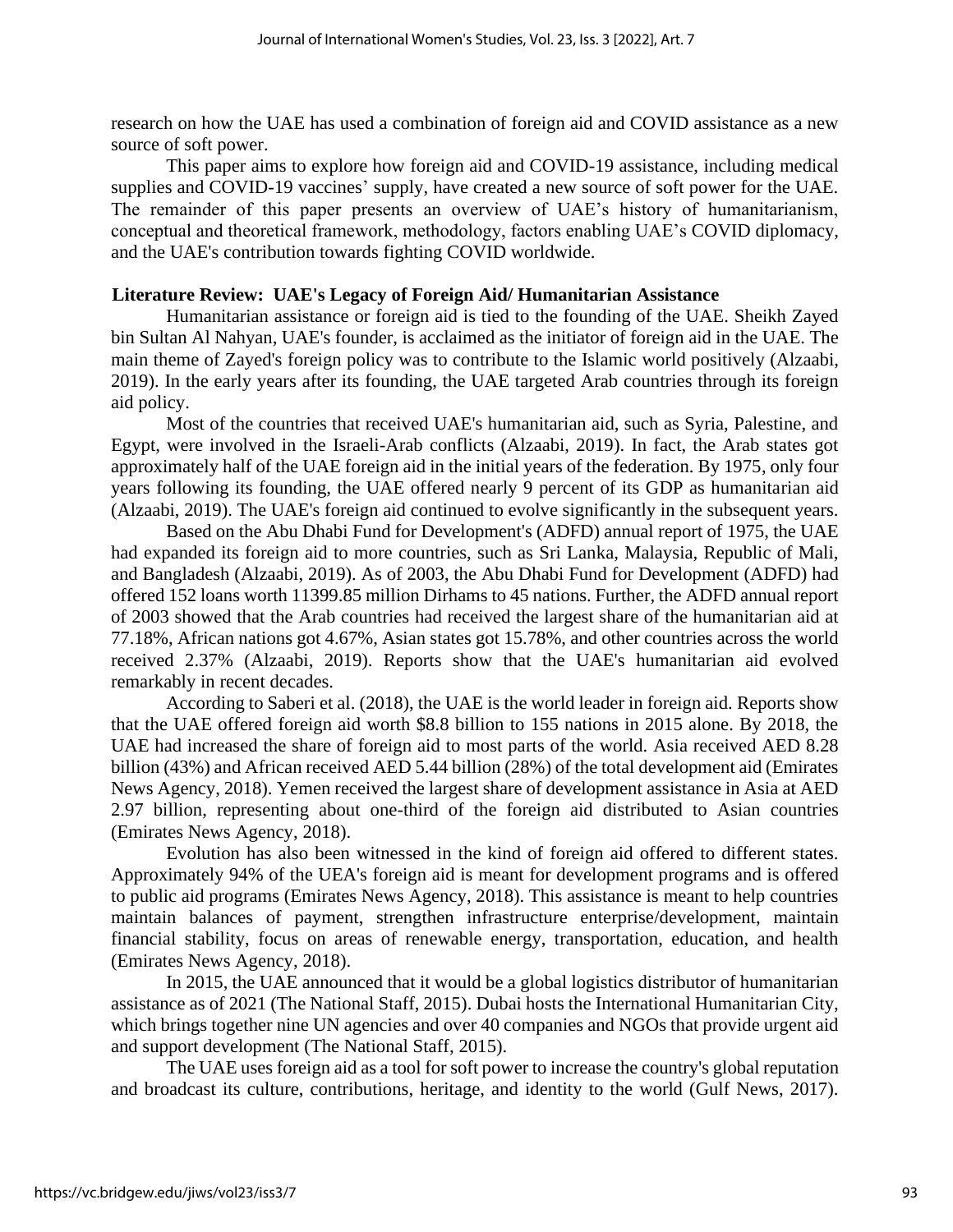However, the UAE has indicated that it hopes to increase its humanitarian assistance to impact weak and fragile communities. The UAE wants to ensure the beneficiaries of its foreign aid attain sustainable development, peace, and prosperity (Emirates News Agency, 2018). It has provided humanitarian assistance to countries experiencing disasters, crises, peace, and security issues.

Beyond helping countries to develop, the UAE has several vested interests. According to Khan (2012), the UAE uses diverse soft power techniques to attain its socioeconomic growth targets. The UAE has become a global hub for different productive activities like expos, conferences, exhibitions, seminars, and fairs. Presently, the country is among the most preferred destinations for service-oriented projects, medium and small enterprise ventures, FDI, and human interaction (Khan, 2012).

Another critical goal of the UAE's foreign aid is to create global attraction for its education, governance, enterprise, and digital infrastructure. There is a need to improve the country's image in the global arena. According to Antwi-Boateng and Alhashmi (2021), the ultimate goal of UAE's soft power is to create opportunities for global engagements and partnerships in the domains of event hosting, multilateralism, conflict resolution, peacebuilding, and philanthropy.

#### **Conceptual and Theoretical Framework**

Soft power has been defined as the capacity to influence others to get an outcome that one desires through attraction instead of payment or coercion (Nye, 2008). However, there is probably not a unanimous definition of soft power. Nye (2011) has described soft power as attractive power, the capacity to reshape or shape preferences without using payment or force, and the capacity to cause others to do what you want.

Saeed Mohammad Al Eter the Director-General of UAE'S Public Diplomacy Office described soft power as the ability to make others love your culture, values, leaders, and way of life (Masudi, 2019). He added that soft power is shaping how the world views you and how this view affects others' decisions about you (Masudi, 2019). Joseph Nye coined the phrase 'soft power' in 1990 after examining American economic and military power resources (Nye, 2014). European leaders and the Japanese and Australian governments later used soft power to delineate their power sources (Nye, 2014). During the  $17<sup>th</sup>$  Chinese Communist Party Congress, President Hu Jintao expressed the need for China to expand its soft power (Nye, 2014).

The primary sources of soft power are culture, foreign policies, and political values (Nye, 2014). Notably, military conquest and force have become less potent sources of power in the international scene (Nye, 1990). Countries use diverse approaches to increase their soft power. The primary contributors of soft power are mass media, conferences and fairs, exhibitions, and seminars (Khan, 2012). For example, the government of Qatar launched Al Jazeera TV to be one of its sources of soft power. China has established Confucius Institutes across the world to teach others Chinese culture and language and is expanding its TV and radio broadcasting (Nye, 2014).

The US has dominated using hard power but also stands out in expanding soft power through universities, civil society universities, companies, churches, and foundations (Nye, 2004). US culture, values, and ideas have helped Washington attract supporters and partners. Soft power is valuable because it can boost human resources, attract more tourists, and develop the service and hotel industry (Khan, 2012). Even though countries implement different soft power activities, their basic themes are exhibiting friendly gestures, attracting foreign direct investments (FDI), tolerance, and respect for humanity.

Countries treat soft power as their foreign policy resource and a tool for influencing international processes. States can establish foreign policies around media, intergovernmental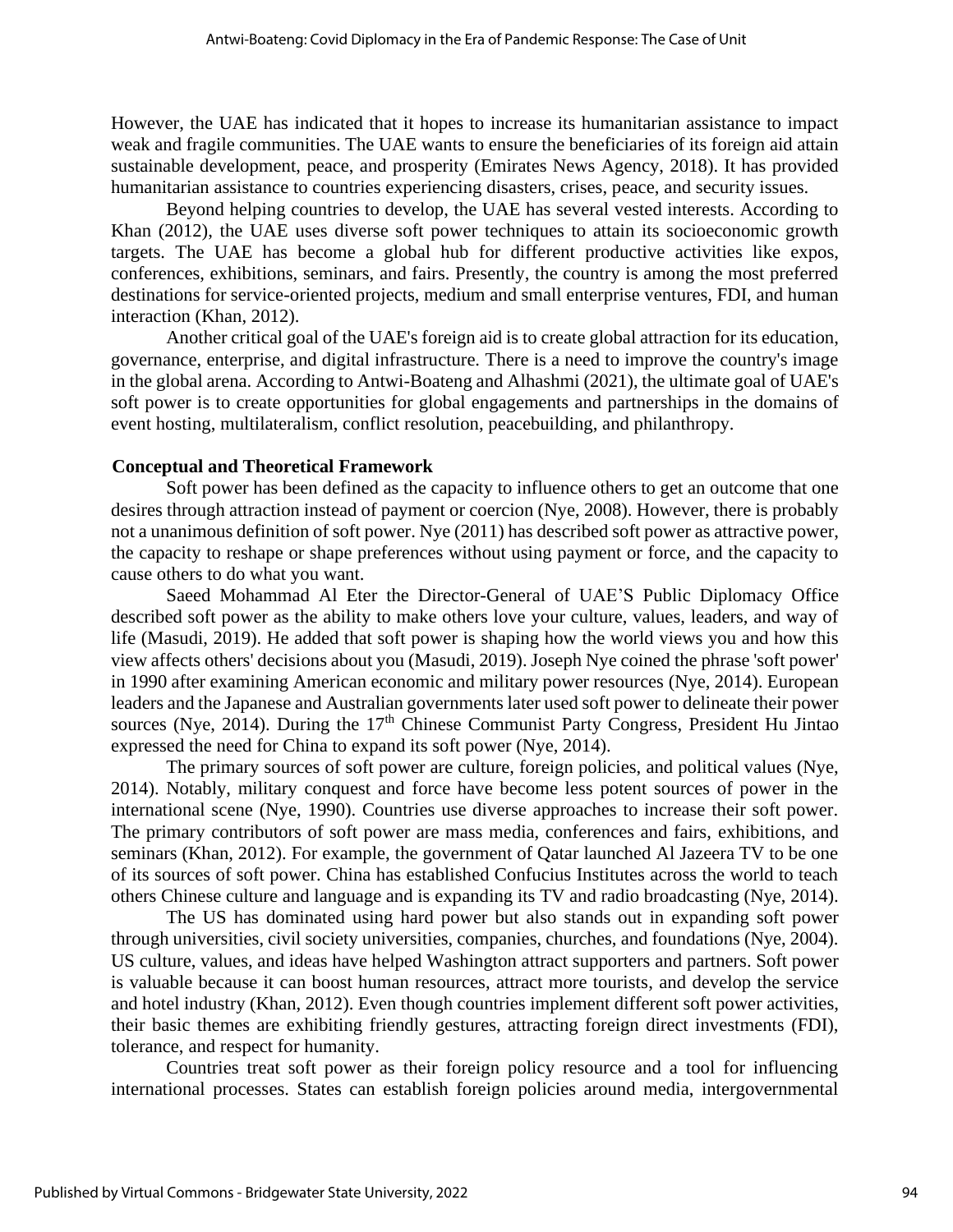organizations (IGOs), and nongovernmental organizations (NGOs) (Nye, 2008). Soft power enables countries with limited traditional influence resources to shape international processes. Any country with efficient soft power resources can shape international processes in a certain region or globally. The case of the UAE shows that any nation can deliberately develop soft power despite its location, size, type, and racial or religious background (Antwi-Boateng & Alhashmi, 2021). A prerequisite for developing soft power is first to put domestic affairs in order.

Foreign aid is an essential element of foreign policy. An essential objective for allocating foreign aid is to advance foreign policy (Apodaca, 2017). For instance, Norway has a huge aid budget that complements its theme of promoting global peace with a focus on Colombia, the Middle East, and Sri Lanka (Nye, 2008). According to Apodaca (2017), foreign aid helps to support geostrategic interests, create and sustain foreign bases, maintain allied regimes in power, or strengthen alliances. Foreign aid can be applied to retain relations with foreign powers, facilitate cooperation, and build and maintain strong allies (Apodaca, 2017). Nations continually use foreign aid to pursue foreign policy rather than targeting development and poverty reduction.

In 2017, the UAE established a Soft Power Council to create a thorough strategy to strengthen the country's global position (United Arab Emirates Ministry of Cabinet Affairs and the Future, 2017). The Soft Power Council was also tasked with creating a consolidated plan to communicate the country's values and culture across the world. This Council reports to the UAE Cabinet and has been tasked with creating an integrated national approach that consolidates the private and public sectors' roles in attaining soft power. An integrated strategy would help to convey the UAE's history in new ways (United Arab Emirates Ministry of Cabinet Affairs and the Future, 2017). The Soft Power Council ensures that the soft power strategy is consistent with humanitarian aid, economics, science, technology, and culture to ensure it establishes a relationship with the Arab nation and global partners.

The UAE has developed several resources of soft power, such as governance, education, and aid (Masudi, 2019). Foreign aid is among the major sources of soft power in the UAE. Masudi (2019) attests that UAE is the biggest humanitarian donor globally in relation to its GDP. In 2018, the Organization of Economic Cooperation and Development's committee named the UAE as the globe's biggest foreign aid donor relative to its GDP for the  $5<sup>th</sup>$  year running (Emirates News Agency, 2018).

In 2017, the UAE surpassed the UN's target of 0.7 percent official development donation relative to its Gross National Income (GNI) by donating approximately AED 19.32 billion (Emirates News Agency, 2018). Nearly 54% of total foreign aid by the UAE are non-refundable grants meant to support development projects in the 147 nations, with 40 beneficiaries being some of the least developed nations in different continents (Emirates News Agency, 2018). The UAE has plans to increase its foreign aid, which clearly shows the country's attempts to promote its foreign policy through soft power.

The emergence of COVID-19 affected nearly every way of life globally but created an opportunity for some countries to advance their foreign policy. In particular, vaccines are being used as a tool or source of soft power in what has been termed vaccine diplomacy or COVID diplomacy (Woertz & Yellinek, 2021; Alexander & Mazzucco, 2021). Countries have integrated vaccine supplies to pre-existing foreign policy priorities and politics (Woertz & Yellinek, 2021). Vaccines have thus become a powerful tool of foreign policy.

Russia and China are increasing their soft power across the world by presenting vaccines donation as benevolent actions. The Chinese and Russians use their vaccines to forge new partnerships, strengthen relations with allies, and humiliate Western nations for their failure to act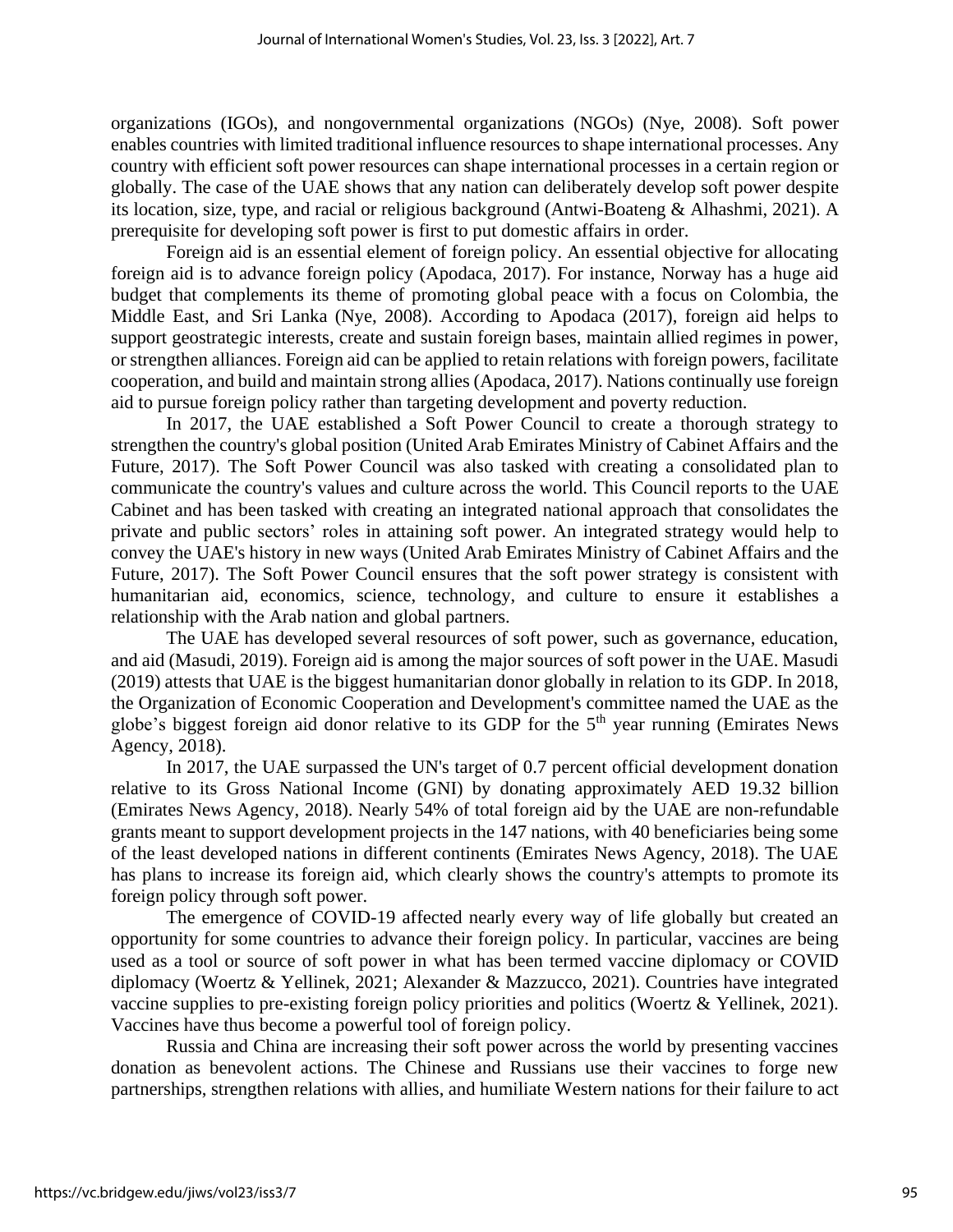(Woertz & Yellinek, 2021). Hence, Russia and China attempt to portray themselves as strategic global powers and saviors of developing countries.

The strategies of these countries are clear attempts to boost their international reputations. Even non-vaccine-producing countries, such as the UAE, have joined vaccine diplomacy (Alexander & Mazzucco, 2021). The UAE entered vaccine diplomacy due to its strong economic status, small population and size, and low rate of COVID-19 infections. Soft power is mainly playing by donating resources to nations with inadequate medical resources, facilities, equipment, and economic resources to those economically impacted.

Although there is vast literature about the UAE foreign aid and soft power, past studies have not explained how COVID-19 assistance is linked to soft power in the context of the UAE. This study seeks to fill this gap.

#### **Methodology**

This paper is a qualitative analysis of secondary data and primary data. Secondary data analysis involves the collection and use of already existing data on the topic of study. For this paper, the topic of study was the UAE's soft power through foreign aid and COVID assistance. The first step in this methodology is an in-depth literature review to identify what other writers have written about soft power and foreign aid. In this case, data were collected from secondary sources. These sources include scholarly journals, government documents, media sources, and newspaper articles. A wealth of literature is available online regarding the UAE's humanitarian aid and relations to soft power.

The advantages of using secondary data are economic savings in terms of labor, time, and money (Wickham, 2019). Secondary data analysis is convenient as opposed to primary data collection, which is time-consuming. The disadvantages of secondary data analysis are significant because the collected data might not suit the current study, and research does not have control over the study population, study design, and variables being tested (Wickham, 2019). The UAE government documents are primary data sources. A major advantage of primary data is a high level of accuracy because it has not been manipulated but collecting this data can be time consuming.

The search criteria developed for this paper were effective in ensuring the inclusion of appropriate sources. Sources were included if they were published within the last five years and mentioned the UAE's foreign aid/ humanitarian assistance, soft power, or COVID-19. In relation to COVID-19, a broad discretion was adopted to include sources about medical supplies, such as personal protective equipment, screening kits, test kits, and COVID-19 vaccines. Sources were excluded if they were older and did not talk about the core elements of study, including soft power, foreign aid/ humanitarian assistance, and COVID-19.

Thematic analysis was used to analyze the collected data. Bryman (2012) indicates that thematic analysis is among the most common approaches to qualitative data analysis. This method involves identifying themes in the collected data and grouping themes based on relevance and similarity. The advantage of thematic analysis is that it can analyze different types of qualitative data. Also, this method is flexible because it can be applied in different contexts. The primary disadvantage of thematic analysis is that it lacks a clear outline procedure. It does not offer a procedure for starting and organizing the analysis (Bryman, 2012).

For the current paper, the main themes that were identified in the analysis are the history of the UAE's humanitarian assistance/foreign aid and the contribution of the UAE towards combating COVID worldwide, with several subthemes, including bilateral responses, multilateral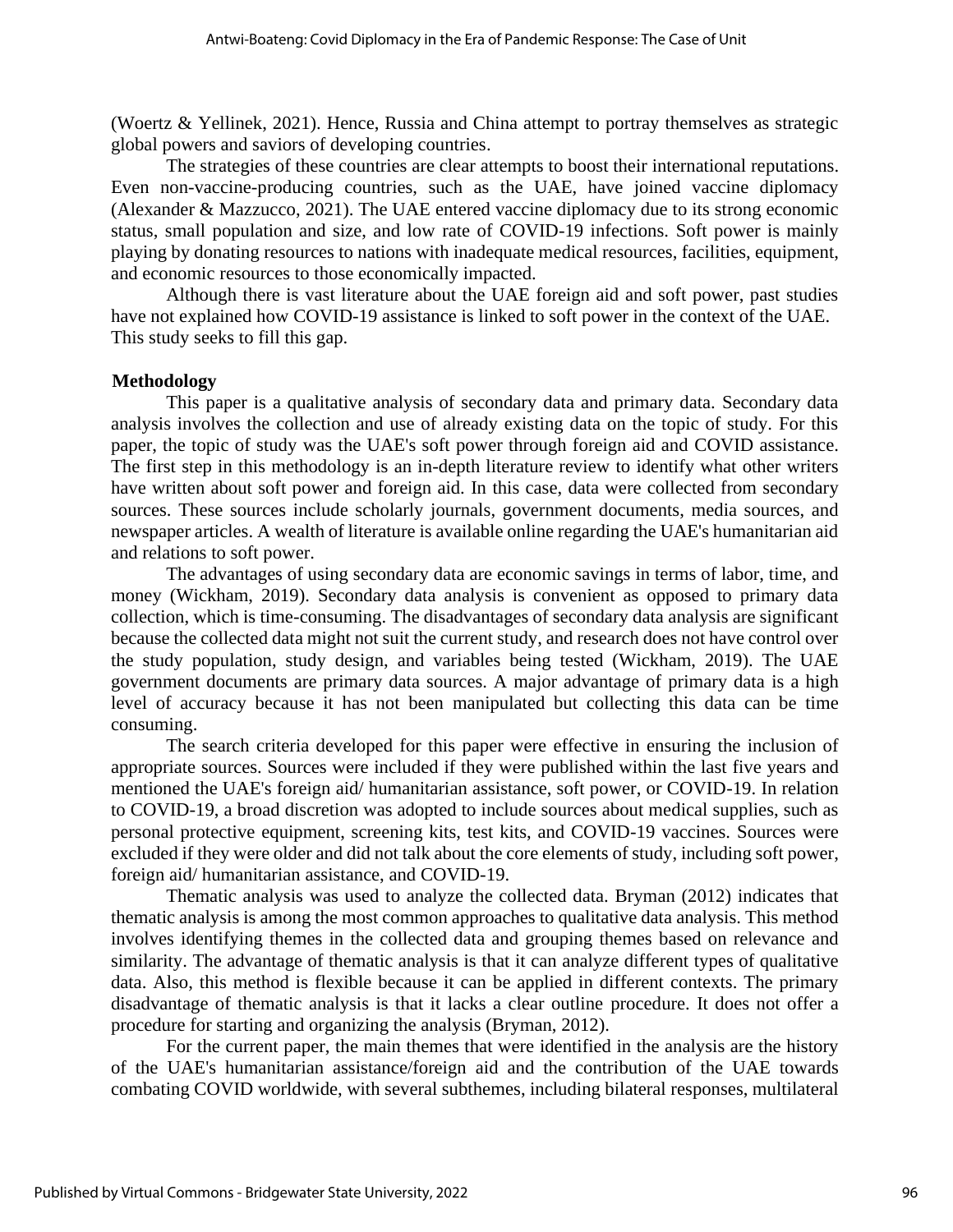responses, and cooperation with international foundations and NGOs. The following section will present a detailed analysis of the findings.

#### **Factors Aiding UAE's Covid Diplomacy**

#### *Effective Pandemic Response*

A major factor enabling the UAE to actively engage in COVID or vaccine diplomacy is the fact that the country has been very successful in managing the pandemic in the home front. This is evidenced by the fact that the UAE is the most vaccinated country against COVID-19 in the world. According to data available on September 16, 2021, 81% of all residents in the UAE are fully vaccinated (Our World in Data, 2021) with booster shots actively ongoing. Indeed, the success of the country has not gone unnoticed by the international community.

According to a world ranking of the "Safest cities during the COVID-19 pandemic for the Second Quarter of 2021" by the London based Analytics Consortium, Deep Knowledge Group, Abu Dhabi and Dubai were the first and fifth best COVID-19 response cities among 50 cities in the world (Maxwell, 2021). UAE's record of effective pandemic response has given the country the reputational legitimacy both at home and abroad to engage in COVID diplomacy. In addition, UAE's successful pandemic management has made it an international role model and an attractive country to emulate by other countries in need of assistance to manage their respective pandemic responses.

#### *Commitment to Soft Power via Philanthropy*

The UAE has been able to engage in COVID diplomacy because of a deliberate foreign policy of soft power projection via philanthropy. This is evidenced by the fact that between 2010- 2021, the total value of UAE foreign aid was \$56.14 billion. Out of this amount, about 59.1 percent was in the form of grants where recipient countries were not required to repay (Emirates News Agency, 2021). In order to institutionalize international philanthropy as a major foreign policy tool, the UAE government established a "Soft Power Council" in 2017 constituting top ranked cabinet ministers and officials and launched the "UAE Soft Power Strategy" in 2017. The aim of this Strategy is "to increase the country's global reputation abroad highlighting its identity, heritage, culture and contributions of the UAE to the world" (The United Arab Emirates' Government Portal, 2021).

In furtherance of this objective, the UAE has embraced public diplomacy to effectively reach and engage more people globally. Hence, the UAE has identified humanitarian diplomacy as one of its six pillars of public diplomacy. Therefore, it was not surprising that in times of an unanticipated pandemic such as COVID-19, the country was already institutionally primed to play a leading role globally in fighting the pandemic via COVID diplomacy.

#### *Resilient Economy*

While the utility of soft power in foreign policy is universally acknowledged, it is not cheap and requires a strong economy to cultivate it. According to Antwi-Boateng and Alhashmi (2021:16) "Soft power requires long-term commitments that demand considerable political and financial capital" which the UAE has built up over the years. In addition, a commitment to international philanthropy requires a strong and resilient economy that can withstand global shocks such as pandemics. Indeed, the UAE's economy has proven to be resilient in the midst of the pandemic as proven by its 9<sup>th</sup> ranking as the most competitive economy in the world and the most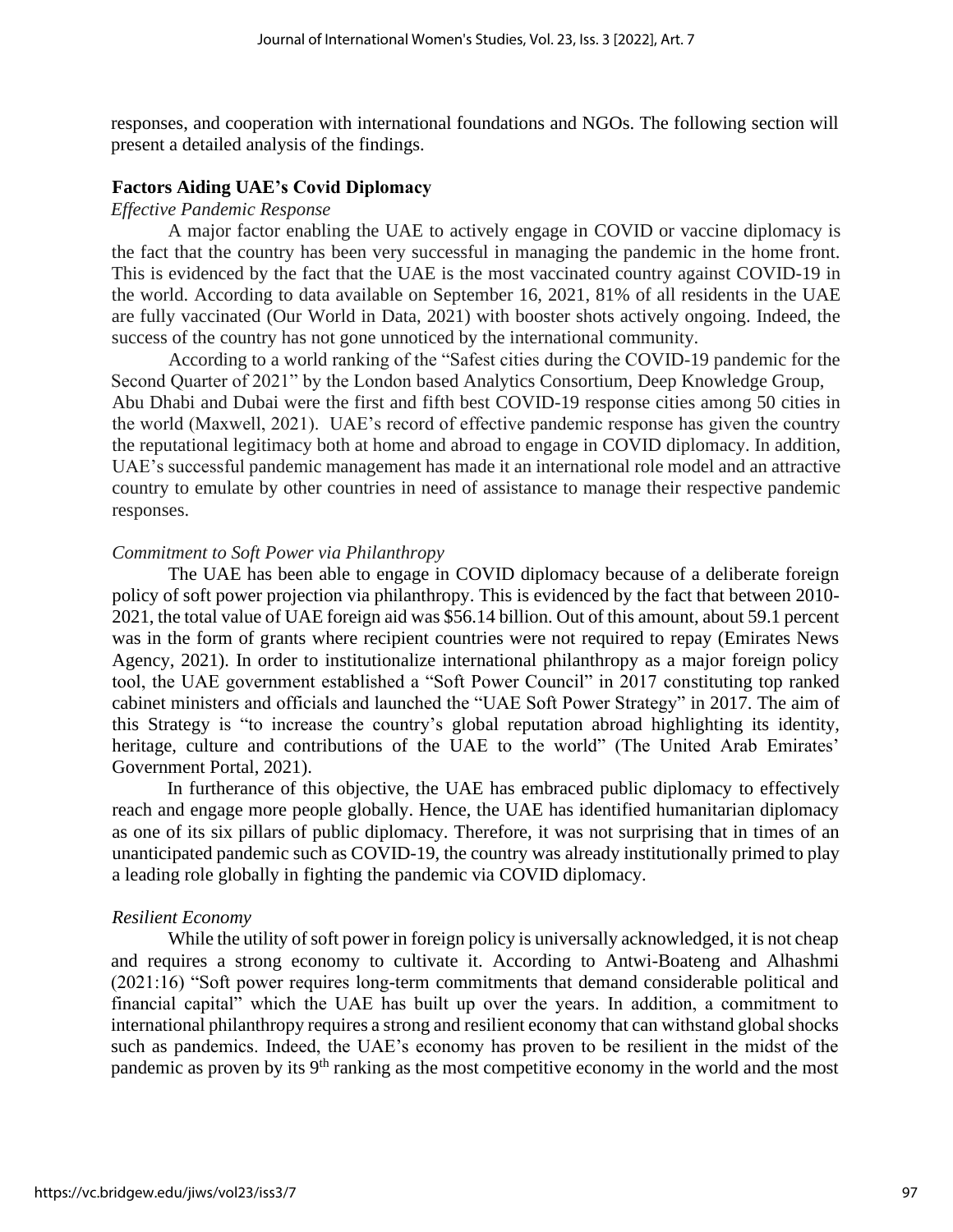competitive economy in the Middle East, according to a 2021 survey by Switzerland's International Institute for Management Development (Nair, 2021).

A major COVID diplomacy asset of the UAE is its outstanding infrastructure where the 2019 Global Competitive Report ranked the country "first in road quality, third in airport infrastructure and means of air transport quality, fourth in seaport infrastructure quality, third in mobile phone subscriptions per 100 users and fourth in overall infrastructure quality" (Antwi-Boateng and Alhashmi, 2021:9). The infrastructural capacity of the UAE has enabled the country to play a vital role in the global supply chain of COVID-19 vaccine transportation and distribution, thereby boosting its COVID diplomacy.

In addition, the UAE has expanded its health care capabilities and improved the quality of care it provides, thus attracting medical tourists while also engaging in collaborations with international organizations, such as the World Health Organization and other NGOs. Such partnerships raise the global profile of the UAE as a positive contributor to solving global health problems and achieving sustainable development goals related to health and well-being (Mcbride, Hawkes, Buse, 2019).

#### *International Engagement and Reputation*

For any country to successfully engage in soft power under which COVID diplomacy falls, it must have the tangible and intangible capacity to do so in the form of a vast diplomatic footprint and necessary international reputation to pull it off. Tangibly, the UAE has increased its diplomatic footprint around the world by opening embassies around the world. Currently, the UAE has 100 embassies overseas, 21 consulates, and a representative office. It also hosts 125 embassies, 76 consulates, and six diplomatic representative offices in its capital city of Abu Dhabi (EmbassyPages, 2021). These increased diplomatic missions at home and overseas offer the UAE the physical space for diplomatic networking and engagement with countries in need of vaccines or any other forms of assistance necessary to augment their respective COVID strategies. Diplomatic missions also offer a forum for joint coordination during COVID diplomacy or assistance.

Another tangible piece of evidence of UAE's increased international reputation and global engagement can be viewed in the increased number of countries where UAE citizens are not required to obtain advance visas. This was achieved via a series of bilateral and multilateral agreements with countries and the European Union. According to the Passport Index issued by Arton Capital in 2018, a UAE passport can now be used to travel to 167 different countries without obtaining a visa in advance. Marco Gantenbein, Director at Henley and Partners Middle East, stated that 'there are multiple factors that cause the upward trajectory in a passport's ranking on the index. […] One important attribute of a powerful passport is the effectiveness of its soft power in the face of mounting international challenges" (Gornall 2018). Less visa restrictions facilitates easy travel for UAE officials coordinating and facilitating humanitarian assistance such as vaccine supplies, which facilitates COVID diplomacy.

The enhanced reputation of the UAE on the international scene because of the values it promotes at home and abroad constitutes its intangible capacity to conduct COVID diplomacy. Once a country is seen by the international community to be committed to and promoting desired values and norms, its reputation is likely to be enhanced in the international community and thus likely to be engaged diplomatically by more international actors. Antwi-Boateng and Binhuwaiden (2017) have observed that the UAE has embraced several norms and values at home and abroad. These include religious tolerance whereby it allows residents of different faiths to freely worship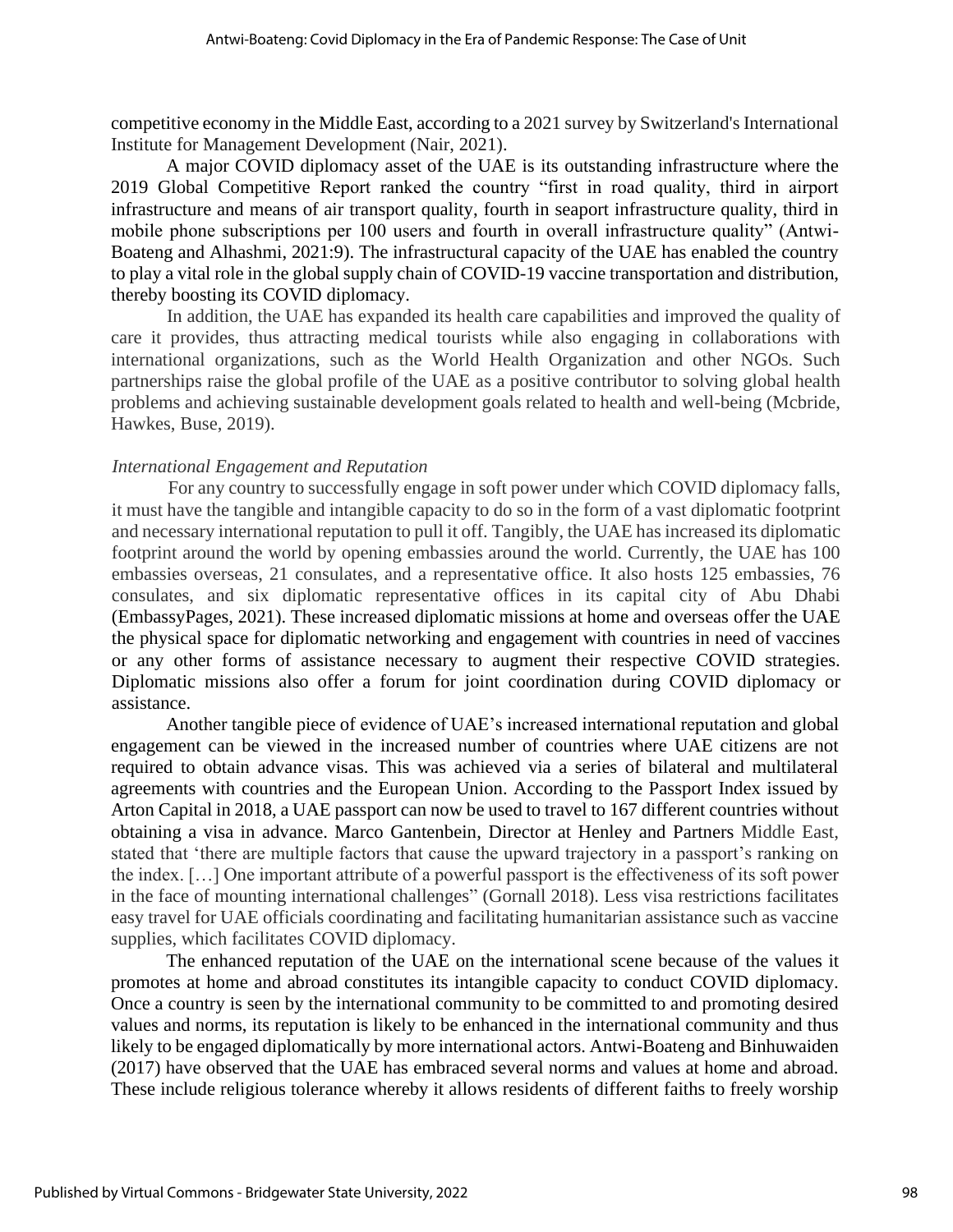and even assist in building religious places of worship for them, a rarity in the Arab Gulf. In addition, the UAE is a Norm Entrepreneur when it comes to women's rights/empowerment and environmental conservation by financially supporting multiple international organizations working on the aforementioned issues. These are desired values and norms with universal appeal that enhance the reputation of the UAE for internalizing and promoting them. Norm Entrepreneurships increase the likelihood of more diplomatic engagement for the UAE with respect to COVID or vaccine diplomacy as more countries are amenable to engaging the UAE due to the attractiveness of the values that it espouses.

## **UAE's Contributions Towards the Global Covid Fight**

## *Bilaterally*

The UAE provided medical supplies to needy countries and even developed nations, such as the US and UK. As of July 2021, the UAE's help amounted to 80% of the international assistance to nations impacted by COVID-19 (Salim, 2021). The UAE distributed 2,154 tons of medical aid, personal protective equipment, ventilators, testing kits, and screening equipment to 135 nations (UAE Government, 2021a). A 2021 government report shows the UAE dispatched 196 medical aid flights, set up six field hospitals in Jordan, Sudan, Conakry, Guinea, Sierra Leone, Mauritania, and Lebanon, and a mobile clinic in Turkmenistan (UAE Government, 2021A).

The UAE donated about 200,000 test kits to the United States, which were used to launch a mass COVID-19 testing station in Las Vegas (Embassy of the United Arab Emirates, 2020). Besides, the Children's National Hospital got donations from the UAE Embassy in Washington that helped to establish a walk-up/drive-up COVID-19 testing site for young patients and children (Relief Web, 2020).

The UAE provides health personnel to needy countries and even accepted critically ill COVID-19 patients from other nations. For example, Emirati doctors supported and worked alongside Americans to treat COVID patients in US medical institutions and hospitals (Embassy of the United Arab Emirates, 2020). The UAE supported the treatment of British nationals by turning ExCeL London, a conference and exhibition venue belonging to Abu Dhabi Government, into a field hospital for COVID patients with a 4000-bed capacity (Relief Web, 2020). As part of COVID-19 assistance, the UAE offered ExCeL London for free and covered the operations costs.

Furthermore, the UAE offered direct economic assistance to nations whose economies were negatively affected by the coronavirus pandemic. Abu Dhabi Fund for Development (ADFD) was among the stakeholders that contributed to a \$10 billion kit by the Arab Coordination Group meant to assist developing nations to rebuild their economies (UAE Government, 2021a). ADFD also postponed debt repayments by emerging economies to allow them to recover from the devastating economic challenges associated with the coronavirus pandemic.

When vaccines became available, the UAE collaborated with China to manufacture COVID vaccines in the country. The UAE established a production site for the Chinese Sinopharm vaccine. Agreements between Abu Dhabi-based G42 and Sinopharm CNBG made the UAE the first country in the region to launch a COVID-19 vaccine manufacturing facility (Alexander & Mazzucco, 2021). This joint venture seeks to manufacture 200 million doses yearly (Alexander & Mazzucco, 2021). The vaccines produced in the UAE were branded "*Hayat-Vax*" which means "life vaccine" in Arabic, for ease of marketing in the Arab states (Alexander & Mazzucco, 2021). Evidently, the UAE is seeking to increase its soft power by upgrading from a buyer and distributor of vaccines to a provider of vaccines.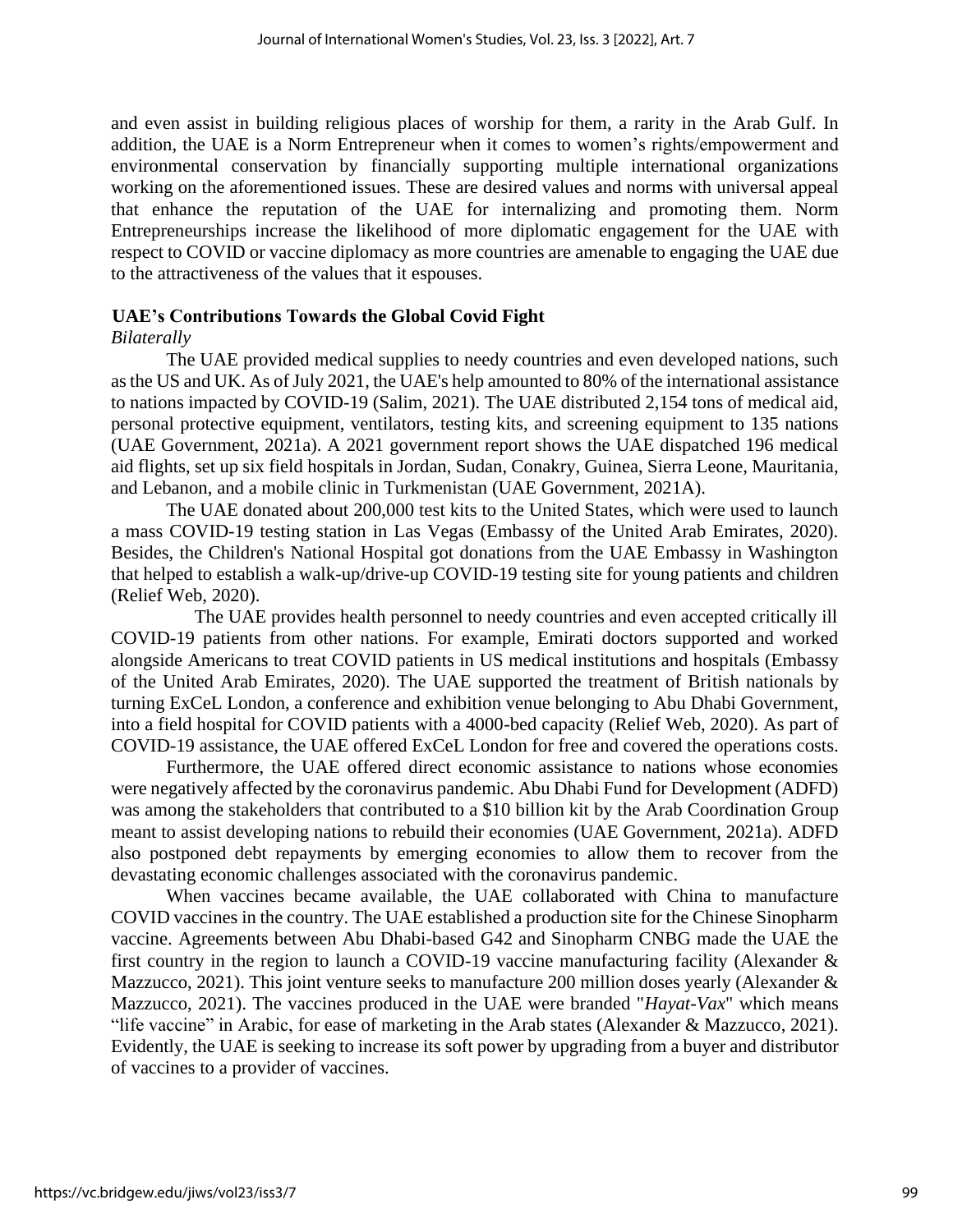## *Multilaterally*

The UAE has made major medical supply and financial donations to the WHO and other international aid agencies. Government data shows that the UAE had donated about USD 10 million worth of COVID test kits to the WHO (Embassy of the United Arab Emirates, 2020). The WHO Operations Supply and Logistics Hub is found at the Dubai International Humanitarian City (IHC) and has been important in facilitating the supply of protective equipment and medical supplies to different countries. Working with the WHO, the UAE dispatched a flight carrying WHO experts and 7.5 tons of medical supplies to Iran to help the country fight COVID-19 (Relief Web, 2020).

More importantly, the UAE served as a transportation hub for transporting COVID-19 vaccines and as a logistical hub for distributing medical supplies and vaccines globally. The UAE is among the 80 nations that presented interest in working with the Gavi (Vaccine Alliance) COVAX facility (WHO, 2020). Its strategic location between East and West and advanced logistics industry enabled it to serve Middle East, South Asia, and Africa (Alexander & Mazzucco, 2021).

Apart from distributing Chinese vaccines, the UAE has agreements to distribute Western medical supplies and vaccines like Pfizer. Vaccines arrive in the UAE from the production hub and are stored before redistribution to other nations (Alexander & Mazzucco, 2021). Because of their aviation and cutting-edge logistical infrastructure, Dubai and Abu Dhabi have become pivotal transport hubs for COVID-19 supplies.

Hope Consortium made the distribution of medical supplies and equipment possible. Hope Consortium is a private-public partnership based in the UAE established to offer comprehensive supply chain solutions to ensure COVID-19 vaccines are availed globally. The partnership comprised the Department of Health-Abu Dhabi, Abu Dhabi Ports Company, Etihad Cargo, Rafed (Abu Dhabi-based healthcare company), Company PJSC-ADQ, SkyCell (a Switzerland company that specializes in making temperature-controlled containers), and other freight partners (UAE Government, 2021b). Its objective is to deliver about 18 billion vaccine doses across the world by the end of 2021 (UAE Government, 2021b).

Approximately 2,062 tons of pharmaceutical supplies had been delivered to 135 nations as of July 2021 (Embassy of the United Arab Emirates, 2021). Almost 1 in every 20 COVID vaccine doses administered globally has passed via Dubai and flown on Emirates flights (Gulf News, 2021). Emirates SkyCargo led the global air cargo sector in transporting COVID vaccines and other vital medical supplies during the pandemic. These efforts have made the UAE a leader in the distribution of medical supplies and COVID-19 vaccines.

## *Public-Private Partnerships*

The UAE has collaborated with international foundations and NGOs to boost the fight against the COVID-19 pandemic worldwide. In particular, the UAE has established strong cooperation with the Gates Foundation. In March 2020, Abu Dhabi Crown Prince, Sheikh Mohammad bin Zayed al-Nahyan talked with Bill Gates about the partnership to fight the novel coronavirus (Reuters Staff, 2020). They discussed the significance of improving cooperation between private entities, organizations, and multilateral institutions in fighting COVID 19.

During the conversation between Sheikh Mohammad and Bill Gates, Gates commended the UAE's efforts to support other nations battling the virus through protective equipment and medical supplies (UAE-US Relationship, 2021). Bill Gates and Sheikh Mohammad also noted the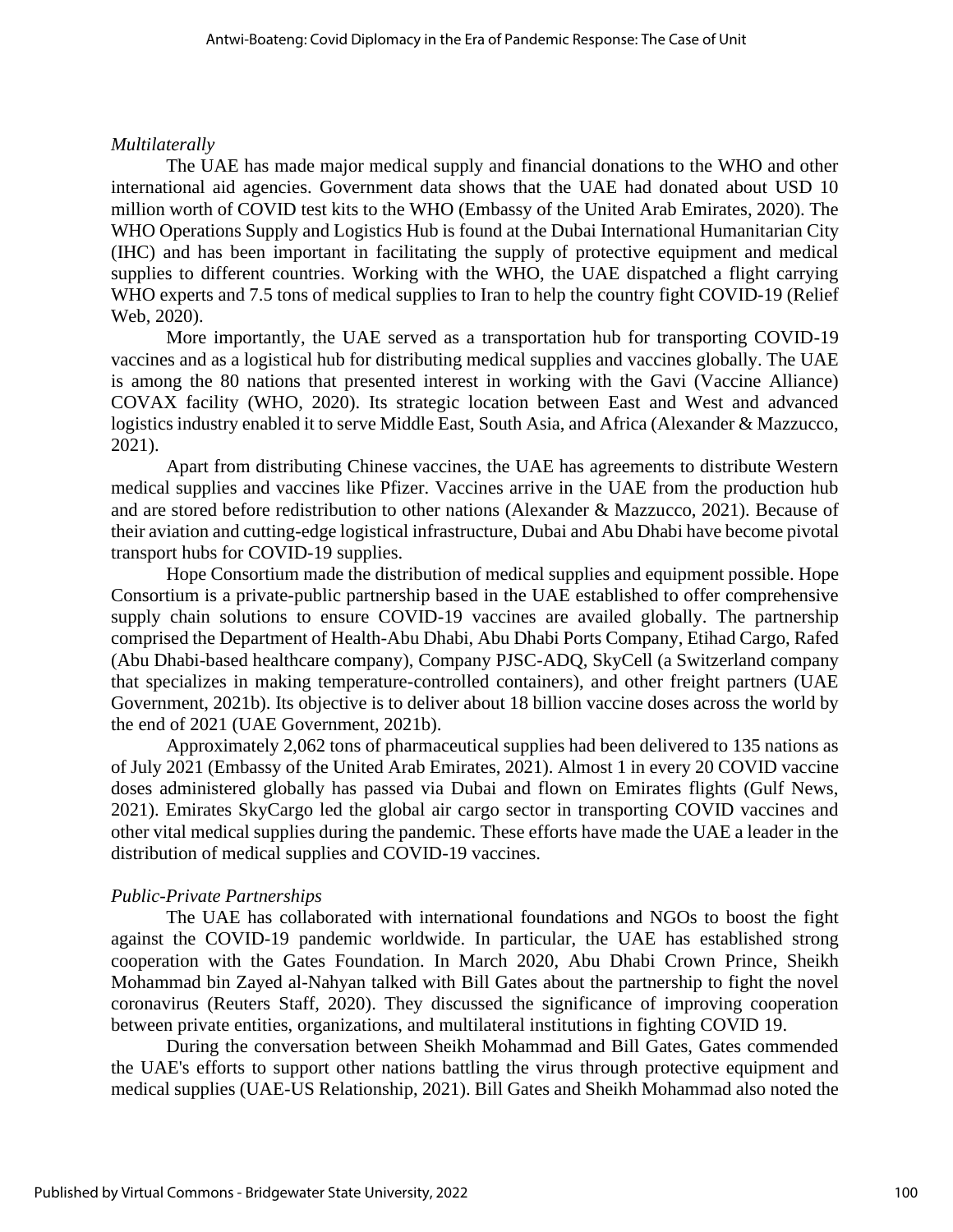importance of cooperation in supporting medical institutions and research centers in their quest to develop solutions to the COVID-19 pandemic.

Mark Suzman, Bill & Melinda Gates Foundation Chief Executive, noted that the cooperation between the Gates Foundation and the UAE prioritizes the need to protect life and prevent economic decline (Suzman, 2021). This objective has been achieved by joint efforts to deliver COVID vaccines to all nations without prioritizing wealthy countries.

As the UAE continues supplying vaccines and medical supplies worldwide, the Bill  $\&$ Melinda Gates Foundation has been involved in initiatives to build an inclusive recovery and cushion the effect of the pandemic on the poorest. Through these efforts, Mark Suzman indicated that the Gates Foundation allotted \$1.75 billion to COVID responses (Suzman, 2021).

Further, the Gates Foundation was involved in vaccine development and delivery to ensure equitable access. Mark Suzman noted that the Gates Foundation was established to ensure fair access to all life-saving vaccines (Suzman, 2021). Both the UAE and Gates Foundation worked with Gavi (Vaccine Alliance) to ensure vaccines reached low-income countries across the world.

Other NGOs involved in this cooperation are the WHO, Unicef, and CEPI. Most of these organizations are partners in the Covax facility, an initiative whose aim is to extend COVID vaccines access to the 92 poorest nations in the world (Suzman, 2021). The Gates Foundation, the UAE, and other NGOs have ensured that Covax is funded and organized in a manner that increases vaccines' access worldwide.

The UAE has a critical role in the cooperation through the International Humanitarian City. When vaccines arrive in the UAE, they are packed with syringes and needles and flow to the destination. About 25% of the syringes and needles for the Covax facility are manufactured by Abu Dhabi Medical Devices Company (Kumar, 2021).

According to Alsuwaidi et al. (2021), Abu Dhabi Medical Devices Company is offering approximately 500 million needles and syringes for COVID-19 vaccines in collaboration with different international entities and NGOs. Therefore, the UAE has shown its ability to collaborate with international NGOs and foundations to accelerate the fights against the coronavirus pandemic.

#### **Conclusion**

The UAE has learned the art of using foreign aid as a tool for soft power. Since its founding, the UAE has often used a substantial value of its GDP to fund development projects, peace programs, and provide food for vulnerable people in different countries worldwide. Based on this background, the UAE grasped the opportunity to use COVID-19 assistance as a new tool for soft power. The UAE has achieved great milestones in the use of COVID-19 medical equipment, supplies, and vaccines to create international relations, form new alliances, and create a positive image of the country. Most developed and developing countries perceive the UAE as an indispensable partner in the fight against the coronavirus pandemic and economic recovery. From 2020 when coronavirus started spreading globally, the UAE has assisted hundreds of countries worldwide. The assistance has gone to both poor and wealthy countries, such as the US and the UK. In addition, the UAE also offered economic assistance to vulnerable countries and delayed debt repayments.

However, the extent to which the use of COVID-19 assistance will increase the UAE's soft power is unclear. Soft power is financially costly, and the UAE has already spent millions of dollars and resources to assist countries impacted by the COVID pandemic. Despite these uncertainties, it is notable that the UAE has already boosted its soft power globally through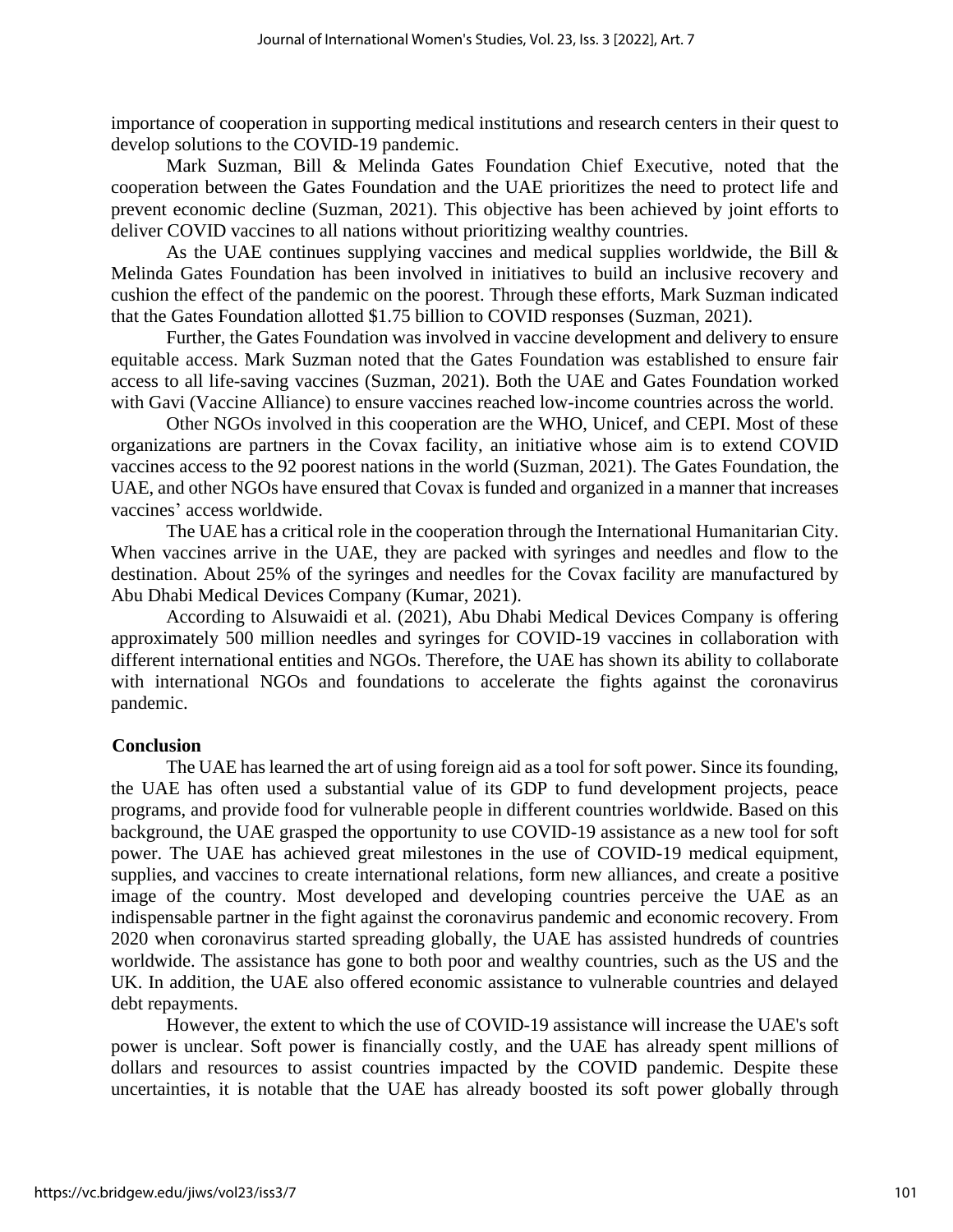COVID-19 aid and vaccines' supply. Soon, the UAE is likely to reap from the soft power created through COVID-19 assistance in terms of increased FDI, tourists, international exhibitions, expos, and global events.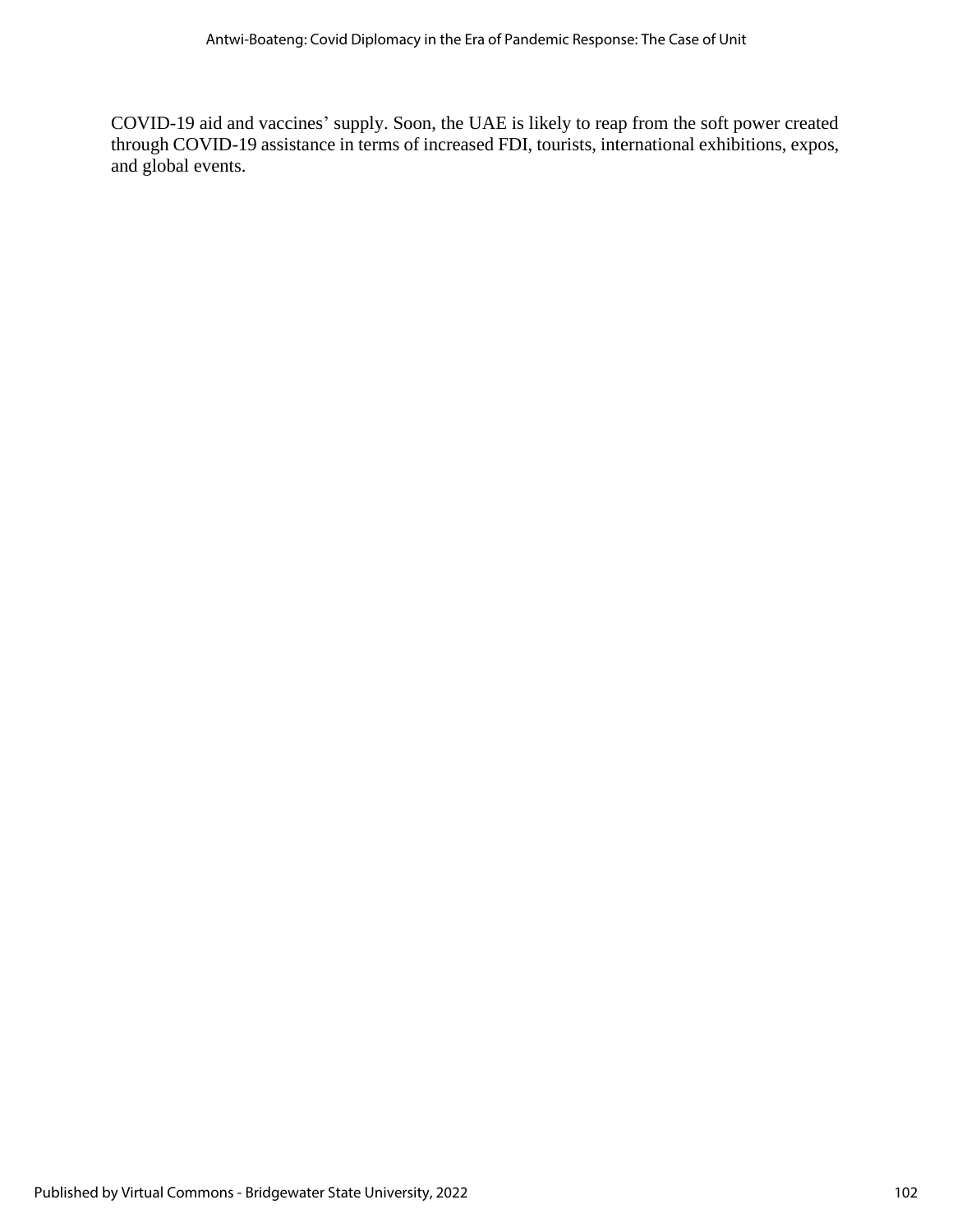## **References**

- Alexander, K., & Mazzucco, L. J. M. (2021) Insight 261: Vaccine Diplomacy The UAE tries to balance hard times with soft power. Retrieved from https://mei.nus.edu.sg/publication/insight-261-vaccine-diplomacy-the-uae-triestobalance-hard-times-with-soft-power/.
- Alsuwaidi, A. R., Al Hosani, F. I., ElGhazli, G., & Al-Ramadi, B. K. (2021). The COVID-19 response in the United Arab Emirates: challenges and opportunities. *Nature immunology*, 1-2.
- Alzaabi, M. (2019). Foreign Policy of the United Arab Emirates (UAE): Continuity and Change. In *Smart Technologies and Innovation for a Sustainable Future* (pp. 141-148). Springer, Cham.
- Antwi-Boateng, O., & Alhashmi, A. A. (2021). The emergence of the United Arab Emirates as a global soft power: current strategies and future challenges. *Economic and Political Studies*, 1-20.
- Antwi-Boateng, O., & Binhuwaidin, M. (2017). Beyond rentierism: the United Arab Emirates' exceptionalism in a turbulent region. *Contemporary Arab Affairs*, *10*(4), 522-536. doi:10.1080/17550912.2017.1399640.

Apodaca, C. (2017). Foreign aid as foreign policy tool. In *Oxford research encyclopedia of politics*.

[https://doi.org/10.1093/acrefore/9780190228637.013.332.](https://doi.org/10.1093/acrefore/9780190228637.013.332)

Bryman, A. (2012). *Social research methods*. Oxford university press.

Embassy of the United Arab Emirates. (2020). The UAE: Humanitarian assistance during the COVID-19 pandemic. Retrieved from https://www.uaeembassy.org/sites/default/files/uae\_humanitarian\_and\_coronavirus\_assistance\_nov\_6co mpressed.pdf.

Embassy of the United Arab Emirates. (2021). UAE global impact: COVID-19 vaccine distribution.

Retrieved from from [https://www.uae](https://www.uae-embassy.org/sites/default/files/uae_embassy_vaccine_distribution.pdf)[embassy.org/sites/default/files/uae\\_embassy\\_vaccine\\_distribution.pdf.](https://www.uae-embassy.org/sites/default/files/uae_embassy_vaccine_distribution.pdf)

- Emirates News Agency. (2021). *UAE's foreign aid from 2010 to 2021 totalled AED206 billion: MoFAIC report.* Retrieved from http://wam.ae/en/details/1395302963076.
- Emirates News Agency. (2018). "UAE Named World's Largest Humanitarian Donor for Fifth Straight Year." Retrieved from [http://wam.ae/en/details/1395302680710.](http://wam.ae/en/details/1395302680710)
- Gornall, J. (2018). "The power of a passport to put a country on the map." *The National*, January 18. Retrieved from [https://www.thenational.ae/uae/the-power-of-a-passport-to-put](https://www.thenational.ae/uae/the-power-of-a-passport-to-put-a-country-on-the-map-1.696576)[a-country-on-themap-1.696576.](https://www.thenational.ae/uae/the-power-of-a-passport-to-put-a-country-on-the-map-1.696576)
- Gulf News. (2017). UAE's Soft Power Strategy discussed. Retrieved from https://gulfnews.com/uae/government/uaes-soft-power-strategy-discussed-1.2096694
- Gulf News. (2021). COVID-19: 1 in 20 of world's vaccines has flown Emerates through Dubai. Retrieved from [https://gulfnews.com/business/aviation/covid-19-1-in-20-of](https://gulfnews.com/business/aviation/covid-19-1-in-20-of-)worldsvaccines-has-flown-emirates-through-dubai-1.1619553542832.
- Khan, M. U. H. (2012). Soft Power and UAE. *Defence Journal*, *16*(1).
- Kumar, A. (2021). Covid vaccine: UAE leads global drive to ship 8 billion doses in two years. Retrieved from https://www.khaleejtimes.com/coronavirus-pandemic/covid-vaccineuaeleads-global-drive-to-ship-8-billion-doses-in-two-years.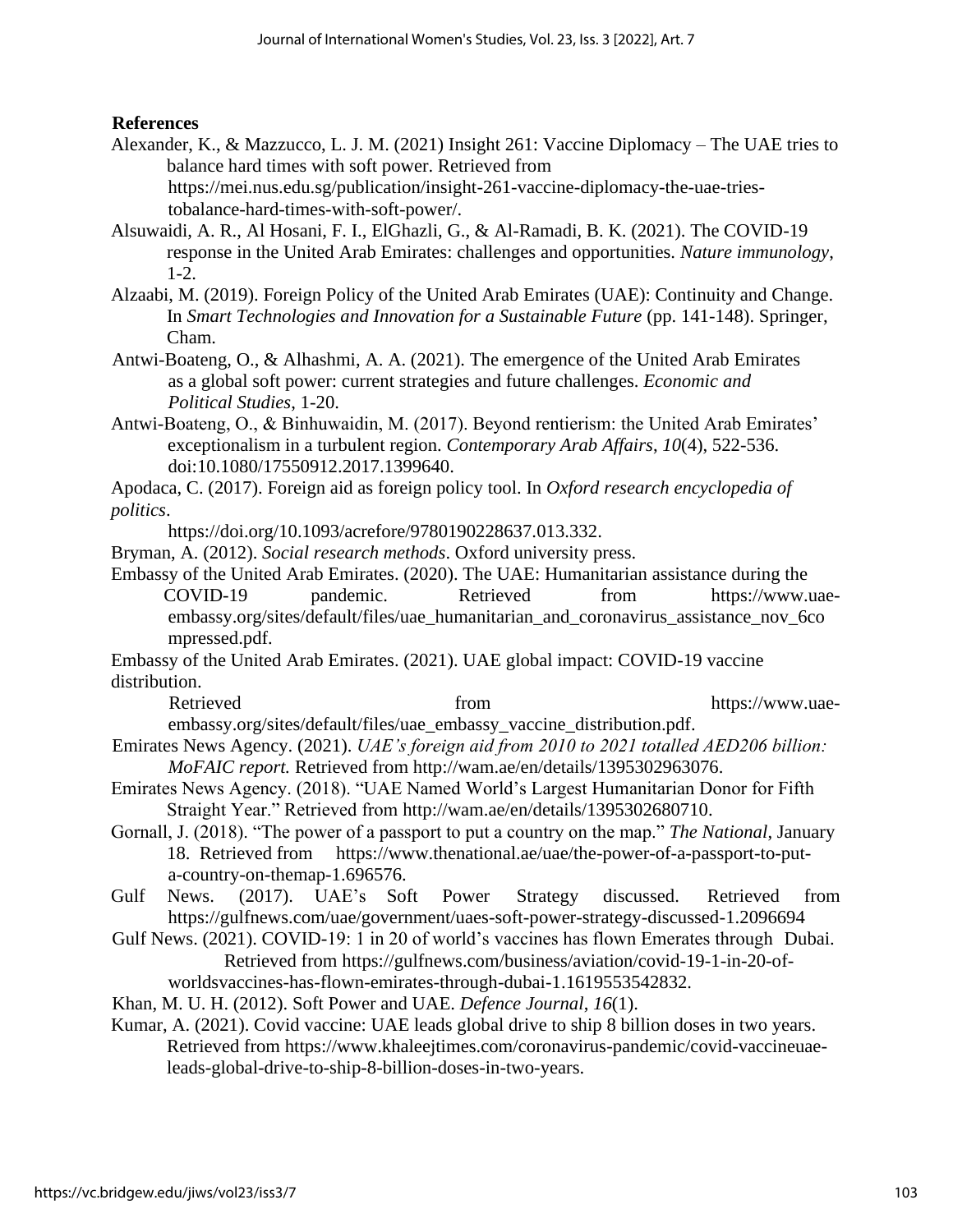- Masudi, Faisal. (2019). UAE governance, aid and education wield soft power worldwide. Retrieved from https://gulfnews.com: [https://gulfnews.com/uae/uae-governance-aidand](https://gulfnews.com/uae/uae-governance-aid-and-education-wield-soft-power-worldwide-1.62810342)[education-wield-soft-power-worldwide-1.62810342.](https://gulfnews.com/uae/uae-governance-aid-and-education-wield-soft-power-worldwide-1.62810342)
- Maxwell, C. (2021). Abu Dhabi top of the world for global Covid-19 response. [https://www.thenationalnews.com/uae/2021/09/09/abu-dhabi-tops-global-covid-19](https://www.thenationalnews.com/uae/2021/09/09/abu-dhabi-tops-global-covid-19-%09response-ranking-of-world-cities/) [response-ranking-of-world-cities/.](https://www.thenationalnews.com/uae/2021/09/09/abu-dhabi-tops-global-covid-19-%09response-ranking-of-world-cities/)
- McBride, B., Hawkes, S., & Buse, K. (2019). Soft power and global health: the sustainable development goals (SDGs) era health agendas of the G7, G20 and BRICS. *BMC Public Health*, *19*(1), 1-14.
- Nair, D. (2021). UAE's resilience ranks it 9th globally for economic competitiveness despite the pandemic. Retrieved from

 [https://www.thenationalnews.com/business/economy/uae-s-resilience-ranks-it-9th](https://www.thenationalnews.com/business/economy/uae-s-resilience-ranks-it-9th-) globally-for-economic-competitiveness-despite-the-pandemic-1.1242685.

- Nye, Joseph S. Jr. 2008. Public diplomacy and soft power. *The annals of the American academy of political and social science*, *616*(1), 94-109.
- Nye, Joseph S. Jr. 1990. "The Changing Nature of World Power." *Political Science Quarterly* 105

(2): 177–192.

- Nye, Joseph S. Jr. 2004. Soft Power: The Means to Success in World Politics. Hachette, New York: Public Affairs.
- Nye, Joseph S. Jr. 2011. Power and foreign policy. *Journal of Political Power*, *4*(1), 9-24.
- Nye, Joseph S. Jr. 2014. The information revolution and soft power. *Current History*. Current History 113(759): 19-22.
- Our World in Data. (2021). *United Arab Emirates.* Retrieved on September 16, 2021 from <https://news.google.com/covid19/map?hl=en->

US&state=7&mid=%2Fm%2F0j1z8&gl=US&ceid=US%3Aen.

- Relief Web. (2020). UAE: Humanitarian aid and efforts to combat COVID-19. Retrieved from https://reliefweb.int/report/world/uae-humanitarian-aid-and-efforts-combat-covid19-12 may-2020-enar.
- Reuters Staff. (2020). Abu Dhabi crown prince talks coronavirus cooperation with Bill Gates. Retrieved from https://www.reuters.com/article/us-health-coronavirus-emiratesgatesidUSKBN20T0QP.
- Saberi, D., Paris, C. M., & Marochi, B. (2018). Soft power and place branding in the United Arab Emirates: Examples of the tourism and film industries. *International Journal of Diplomacy and Economy*, *4*(1), 44-58.
- Salim, S. (2021). UAE aid accounts for 80% of global response to Covid-hit countries. Retrieved from https://www.khaleejtimes.com/coronavirus-pandemic/uae-aid-accounts-for-80 ofglobal-response-to-covid-hit-countries.
- Suzman, M. (2021). The UAE, Gates Foundation and partners are mobilizing to vaccinate the world. Retrieved from https://www.thenationalnews.com/opinion/comment/the-uaegatesfoundation-and-partners-are-mobilising-to-vaccinate-the-world-1.1192505.
- The National Staff. (2015). UAE aims to be the world hub for humanitarian aid. Retrieved from https://www.thenational.ae/uae/uae-aims-to-be-the-world-hub-for-humanitarian-aid-1.120137.